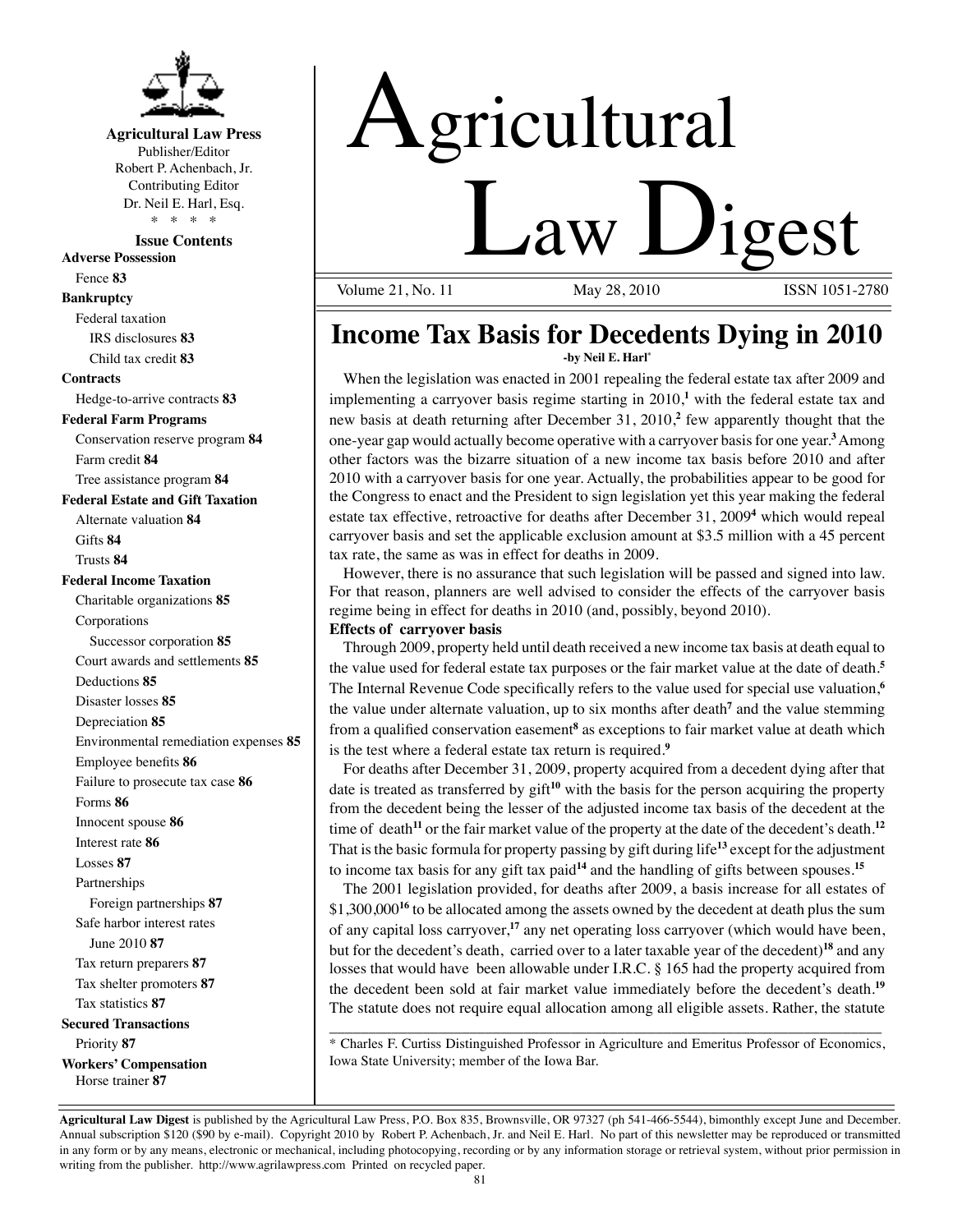simply specifies that the executor (or personal representative, presumably) is to allocate the adjustments on the special return required.**<sup>20</sup>** However, the allocation cannot increase the income tax basis of any asset above its fair market value at the date of the decedent's death.**<sup>21</sup>**

The statute provides for an inflation adjustment to the amounts available for allocation for decedent's dying *after December 31, 2010.***<sup>22</sup>**

For a decedent who is a non-resident who is not a citizen of the United States, the amount available for allocation after death is \$60,000**<sup>23</sup>** without the loss adjustments.**<sup>24</sup>** That amount is, however, eligible for the inflation adjustment beginning with deaths after 2010.**<sup>25</sup>**

For surviving spouses, a basis increase of \$3,000,000 is authorized**<sup>26</sup>** for "qualified spousal property."**<sup>27</sup>** That includes property transferred to the surviving spouse outright and qualified terminable interest property.**<sup>28</sup>** The spousal basis increase is conditioned on survival of the spouse for a period not exceeding six months (or on a common disaster resulting in the death of the surviving spouse and the decedent) for purposes of whether an interest passing to the surviving spouse will terminate or fail and such termination or failure does not occur.**<sup>29</sup>**

#### **Property eligible for a basis increase**

To be eligible for a basis increase, the property must have been owned, or treated as owned, by the decedent at the time of death.**<sup>30</sup>** For property held in joint tenancy or tenancy by the entirety with the surviving spouse, one-half of the property is treated as having been owned by the decedent (the so-called "fractional share" rule) $31$  and is, therefore, eligible for an increase in basis.**<sup>32</sup>** For property held jointly with a person other than the surviving spouse, the portion of the property attributable to the decedent's consideration furnished (the socalled "consideration furnished" rule)**<sup>33</sup>** is treated as having been owned by the decedent and eligible for a basis increase.**<sup>34</sup>**

The 2001 Act does not acknowledge the so-called "Gallenstein" rule which allows the consideration furnished rule to be applied to joint interests created after 1954 and before 1977 between a husband and wife.**<sup>35</sup>** Note that the "Gallenstein" rule has been held by the Tax Court to be mandatory for joint tenancy property acquired after 1954 and before 1977.**<sup>36</sup>**

For community property, the decedent is treated as having owned the surviving spouse's one-half share of community property, which is eligible for a basis increase if at least one-half of the property is owned by, and acquired from, the decedent.**<sup>37</sup>**

#### **Property** *not* **eligible for a basis increase**

 The statute refers specifically to assets that are not eligible for a basis increase under the 2001 legislation.**<sup>38</sup>** That includes property over which the decedent held a power of appointment with respect to the property (even if it is a general power of appointment).**<sup>39</sup>** Property acquired by the decedent by gift (other than from the spouse unless the spouse acquired the property by gift) during the three year period ending on the date of the decedent's death.**<sup>40</sup>** Also, property that constitutes a right to receive income-in-respect-of-decedent**<sup>41</sup>** is not eligible for a basis increase. However, such income has not been eligible for an adjustment in basis at death under the pre-2010 rules.**<sup>42</sup>**

Finally, stocks or securities of a foreign personal holding company are not eligible for a basis increase.**<sup>43</sup>** The same applies to stocks of a DISC (domestic international sales corporation) or former DISC,**<sup>44</sup>** stock of a foreign investment company**<sup>45</sup>** or the stock of a passive foreign investment company (except for which a decedent-shareholder had made a qualified fund election with respect to the decedent).**<sup>46</sup>**

**Finally. . .** 

After 2009, gain is not recognized at the time of death for property that is subject to debt-in-excess-of- basis rules.**<sup>47</sup>** Effective for deaths after 2009, the income tax exclusion on sale fo the principal residence**<sup>48</sup>** has been extended to estates and heirs.**<sup>49</sup>** If an estate distributes property to satisfy a pecuniary bequest using date of distribution values, the estate after 2009 has to recognize gain on only the difference between the date of death value and the date of distribution value.**<sup>50</sup>** That has been the case for years but it takes on additional significance after 2009 *if the carryover basis regime comes into play.*

#### **ENDNOTES**

1 EGTRRA of 2001, Pub. L. No. 107-16, § 542(a), 115 Stat. 38 (2001).

<sup>2</sup> *Id*.

3 See generally, Harl, "Economic Growth and Tax Relief Reconciliation Act of 2001," 12 *Agric. L. Dig*.81 (2001).

4 See, e.g., H.R. 4154, 111th Cong., 1st Sess. (2009).

5 I.R.C. § 1014(a). See Connecticut Nat'l Bank v. United States, 937 F.2d 90 (2d Cir. 1991) (adjustment in basis at death of spouse; surviving spouse died before sale of property and before funding of trusts); Janis v. Comm'r, 461 F.3d 1080 (9th Cir. 2006) (could not value assets differently for income tax purposes and for estate tax purposes); Janis v. Comm'r, 469 F.3d 256 (2d Cir. 2007) (could not value inherited property differently for income tax purposes than for estate tax purposes).

6 I.R.C. § 2032A.

7 I.R.C. § 2032.

8 I.R.C. § 2031(c).

9 See I.R.C. § 2031(a) (value of gross estate). See also Malm v. United States, 420 F. Supp. 2d 1040 (D. N.C. 2005) (basis determined by date of death, not date of estate's sale of assets).

 I.R.C. § 1022(a)(1). <sup>11</sup> I.R.C. § 1022(a)(2)(A). I.R.C. § 1022(a)(2)(B). 13 I.R.C. § 1015. I.R.C. § 1015(d). 15 I.R.C. § 1015(e). I.R.C. § 1022(b)(2)(B). I.R.C. § 1212(b). 18 I.R.C. § 172. I.R.C. § 1022(b)(2)(C)(iii). I.R.C. § 1022(d)(3)(a). See I.R.C. § 6018.